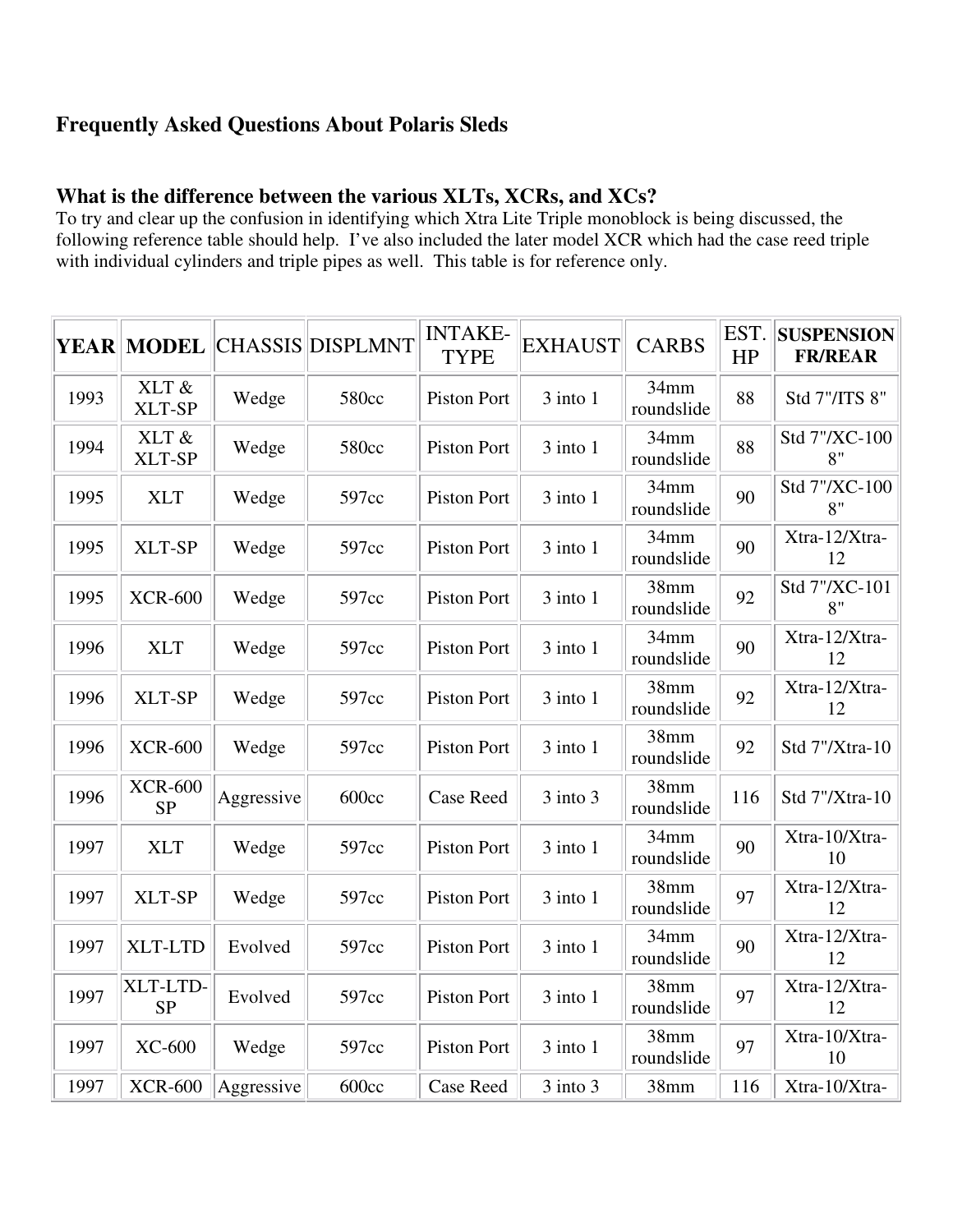|      | $&$ SE         |            |       |             |              | roundslide            |     | 10                  |
|------|----------------|------------|-------|-------------|--------------|-----------------------|-----|---------------------|
| 1998 | <b>XLT-LTD</b> | Evolved    | 597cc | Piston Port | $3$ into $1$ | $34$ mm<br>roundslide | 90  | Xtra-12/Xtra-<br>12 |
| 1998 | XLT-SP         | Aggressive | 597cc | Piston Port | $3$ into $1$ | 38mm<br>roundslide    | 97  | Xtra-10/Xtra-<br>10 |
| 1998 | <b>XCR-600</b> | Aggressive | 600cc | Case Reed   | $3$ into $3$ | 38mm<br>roundslide    | 116 | Xtra-10/Xtra-<br>10 |
| 1999 | XLT-SP         | Aggressive | 597cc | Piston Port | $3$ into $1$ | 38mm<br>flatslide     | 100 | Xtra-10/Xtra-<br>10 |
| 2000 | Triumph        | Gen II     | 597cc | Piston Port | $3$ into $1$ | 38mm<br>flatslide     | 100 | Xtra-10/Xtra-<br>10 |

# **Which year XCR/XLT had bad cranks?**

There is much confusion about which model monoblock had problems and which ones to stay away from. In my extensive experience with these engines and having replaced or help replace over 100 of these cranks, I believe that my analysis of the problem engines is very accurate. However, this does not mean that any particular crank cannot fail, it merely highlights the ones that are most likely to fail.

### 1995 XCR-600\*

Problem engines were mostly late build units and most had been running aftermarket triple pipes as well.

### 1996 XCR-600\*

Almost every single '96 XCR-600 I encountered spit its crank before 1500 miles, often around 900 miles. There was also a secondary issue with these sleds as well, many suffered piston failures when the casting around the piston pin area would crack away and allow the pin to work out. On almost every crank job I did I also replaced the pistons as well and made sure the PTO oiling hole was enlarged to match the center hole. Once the updated cranks were available through Polaris, I don't recall having any second time failures when properly repaired.

#### 1996 XLT-SP\*

Same as the above XCR-600, 90% of the XLT-SPs I ever saw had a crank failure. The piston problem was not usually associated with these sleds.

#### 1997 XC-600\*

Most early build '97 High Output monoblocks used the same engine as the '96s and suffered the same crank failures. However by mid production run, Polaris had released the new –04 block with a beefed up crank, revised cases, 4 line oil pump with direct PTO bearing feed, and double row PTO bearing. These new units proved to be quite durable and problem free. The -04 engine also included high compression heads that were a cast version of the SLP billet heads from the previous season.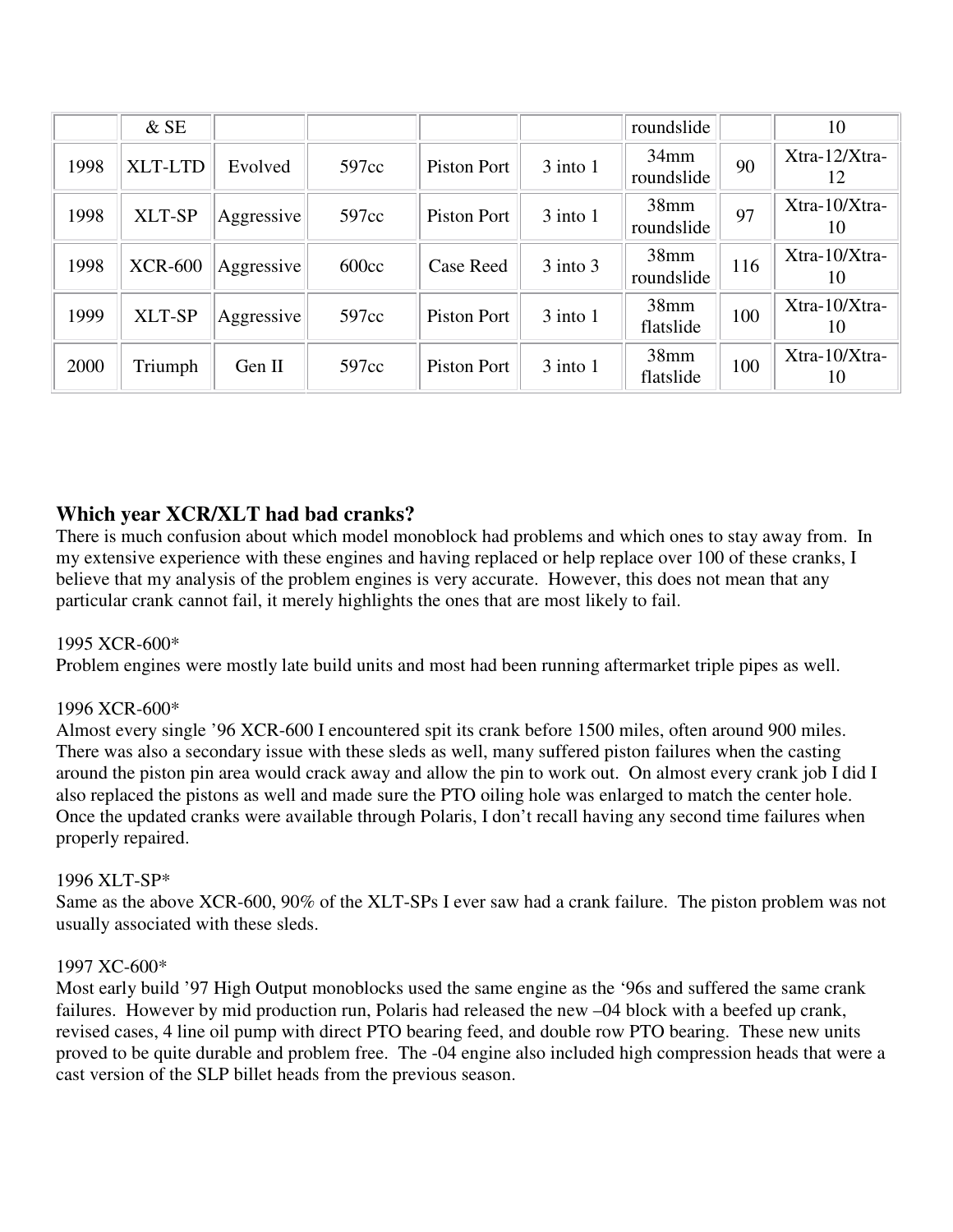#### 1997 XLT-SP\*

Nearly all '97s I worked on had the older –03 engine in them and suffered the same crank failures. Late production units got the new –04 engine which fixed the problem.

The 1993/94 580cc monoblocks were extremely reliable and had very few crank failures. Most other Xtra Lite Triples were quite durable as well, unless noted above. Once properly fixed, there was no reason to worry about a repeat failure and those units I have heard of that had many repeat failures I suspect were not ever fixed properly and didn't address the PTO oiling situation properly.

\*Please refer to the above table to properly identify each model noted here.

## **How do I properly fix a XLT crank?**

As with any 2 stroke crank, high quality bearings and proper assembly are critical to long crank life. Taking the cheap route is not a good idea when repairing a crank and it is well worth the money to have a reputable machinist repair the crank for you or simply buy a new one if you can.

Once you have a good crank to put back in, make sure the cases are good and cleaned. Debur any damage inside the cases, make sure the mating surfaces are flat and clean, and use Loctite® 515/518 to seal the halves back together. Most importantly drill out the PTO oiling hole and slightly chamfer the edges to allow more oil down to the PTO bearing. It is quite obvious that the oiling hole is restricted from the factory casting process and this is usually the main factor in bearing failure. You may want to slightly increase the oil pump setting as well and make sure to run a high quality oil like Injex®. Follow the Polaris shop manual for proper torque specs and take your time. When properly done, your newly refurbed lower end should last a long time with 7 or 8 thousand miles being well within reason.

Another option is to have the crank and cases updated to the –04 spec. Pete Nydahl [262-857-7078] not only does an excellent job of refurbing XLT cranks he also offers a case mod which allows you to use the double row PTO bearing and external oiler as well. This would be a very good and cost effective modification for those that run their sleds in extreme situations or do a lot of drag racing.

## **Can I run pipes reliably on my XLT engine?**

Simply put, yes. But as with any performance modification, the chances of having an engine failure do increase and the outright life span on the engine will likely be shortened. Exactly how much is the real question and only time will tell, it may be a 10% reduction and it might be worse. There are hundreds of XLTs running around today with aftermarket triple pipes on them with thousands of miles on them as well. Having pipes does require a fair amount of hands on work by the rider and is not recommended for those that simply like to pull and go.

The key to long life with pipes on any XLT includes the following: use a high quality set of pipes, follow the pipe manufacturers setup recommendations, make sure your sled has a good crank in it [see above topic], install high quality EGT gauges and monitor them closely, use high quality fuel and oil, limit your mods to bolt-ons as major porting severely shortens the life of the XLT, and keep it tuned a bit on the conservative side. I currently ride with a friend and his 1995 XLT-SP has been running SLP pipes since it was brand new and now has over 6000 trouble free miles on it, the last couple thousand also included SLP billet heads as well.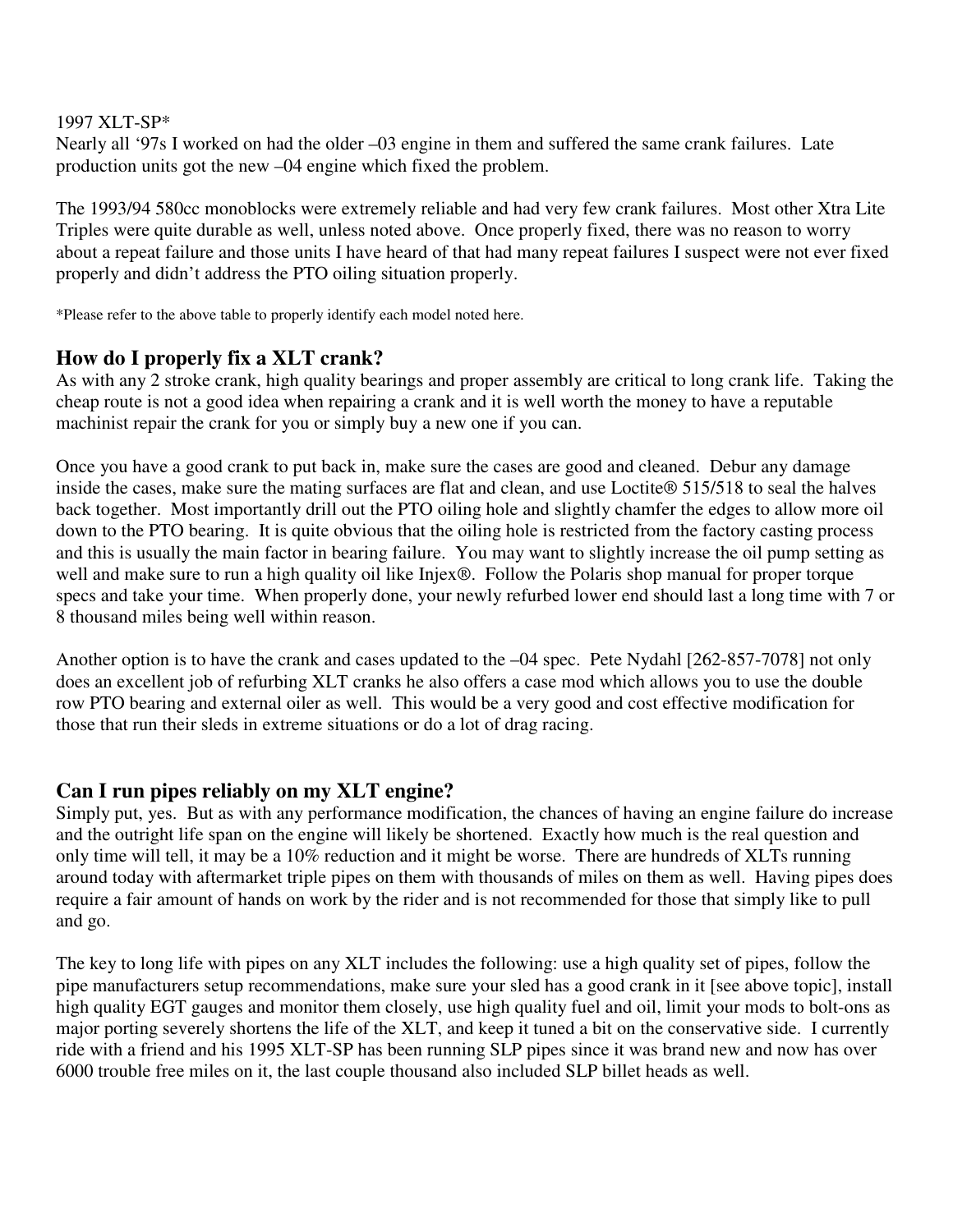The Xtra Lite Triple was never designed to turn 9200 rpms and push out over 110 horsepower, which is why bolt on mods are all it can handle. A big factor in many piped and built up XLT failures is excessive heat. Removing the hood screens or adding a nosecone radiator is a good idea if you plan to really try and push the XLT to its limits. But adding simple bolt on mods is an easy and basically reliable way to get more power from this old faithful lump.

Which pipes should your run? Having had experience with several brands on XLTs, XCRs, and other Polaris sleds, I can honestly say that SLP is about the best there is. They have always produced a high quality product, have competitive prices, their tech support has never let me down, and the horsepower is always right there with broad and tractable power bands. Their current low noise pipes are among the quietest around and this proactive approach helps the sport continue to improve its image among the non sledding public. You may find another brand that has worked out for others, but none of them have given me the long term satisfaction of SLP.

## **Should I weld my XLT crank?**

First off, what is welding a crank? This process refers to the actual welding of the pins that hold the pieces of the crank together. As with most 2 stroke cranks, the XLT crank is pressed together with large pins. If any of the pins slip, the crank will then be out of index and can cause a simple poor running condition if the slip is minor to a major piston to head contact if the slip is major. By welding the pin [most shops only weld the PTO pin as this is the point of most stress] in place, any chance of slipping is mostly eliminated.

However, when the crank is welded solid like this, any excessive force or twisting is transferred up to the rods, pistons,etc. and when a welded crank fails, the resulting damage is unbelievable. Instead of the usual slight out of index or even PTO side damage, welded cranks that fail take out the cranks, rods, case, cylinders, and usually just make the complete engine scrap. Unless you are drag racing your sled every weekend or run deep powder and jump it off cliffs all the time, I would not weld up an XLT crank. Most trail-run sleds that twist the crank because of pipes will usually only slightly un-index the PTO end and will not cause major damage. It's a chance that I would take as there is no clear reason to weld it up for the average rider.

## **How can I get my 1996-1998 XCR-600 triple triple (Aggressive chassis) to run right?**

I spent 3 years with these sleds and it was definitely a love/hate relationship. I loved it when it ran right, but hated it most of the time. From the beginning this sled was one big compromise after another. Built as a parts bin special to compete against the Formula III-600 Skidoo and ZRT-600 Cat, the XCR-600 was never quite right and required a lot of constant attention to run properly on the trail. Based on the case reed Ultra 680 lower end with smaller cylinders, triple pipes from the Storm, and dropped in the good looking but extremely heavy Aggressive chassis, low end or trail power was never this sleds cup of tea- at least it didn't lack too much in the top end department.

The 1996 XCR-600 SP was the worst of the bunch. Poor carb calibration, lousy clutching, and cdi/timing issues plagued this sled from the get-go. Jetted way fat and with very conservative clutching, out of the box setup left the new XCR staring at the taillights of any ZRT or Formula III it ran up against. The problems only got worse when the sled was ridden on the trail in the 5000-6300 rpm range, or about normal trail speeds. When fully broken in and warmed up, it would pull hard at WFO, but fell on its face anywhere else, peaky powerband was an understatement to say the least. 1997 brought revised jetting, clutching, and a new CDI which helped the out of box setup, but it was still far from perfect. 1998 was the final year of production and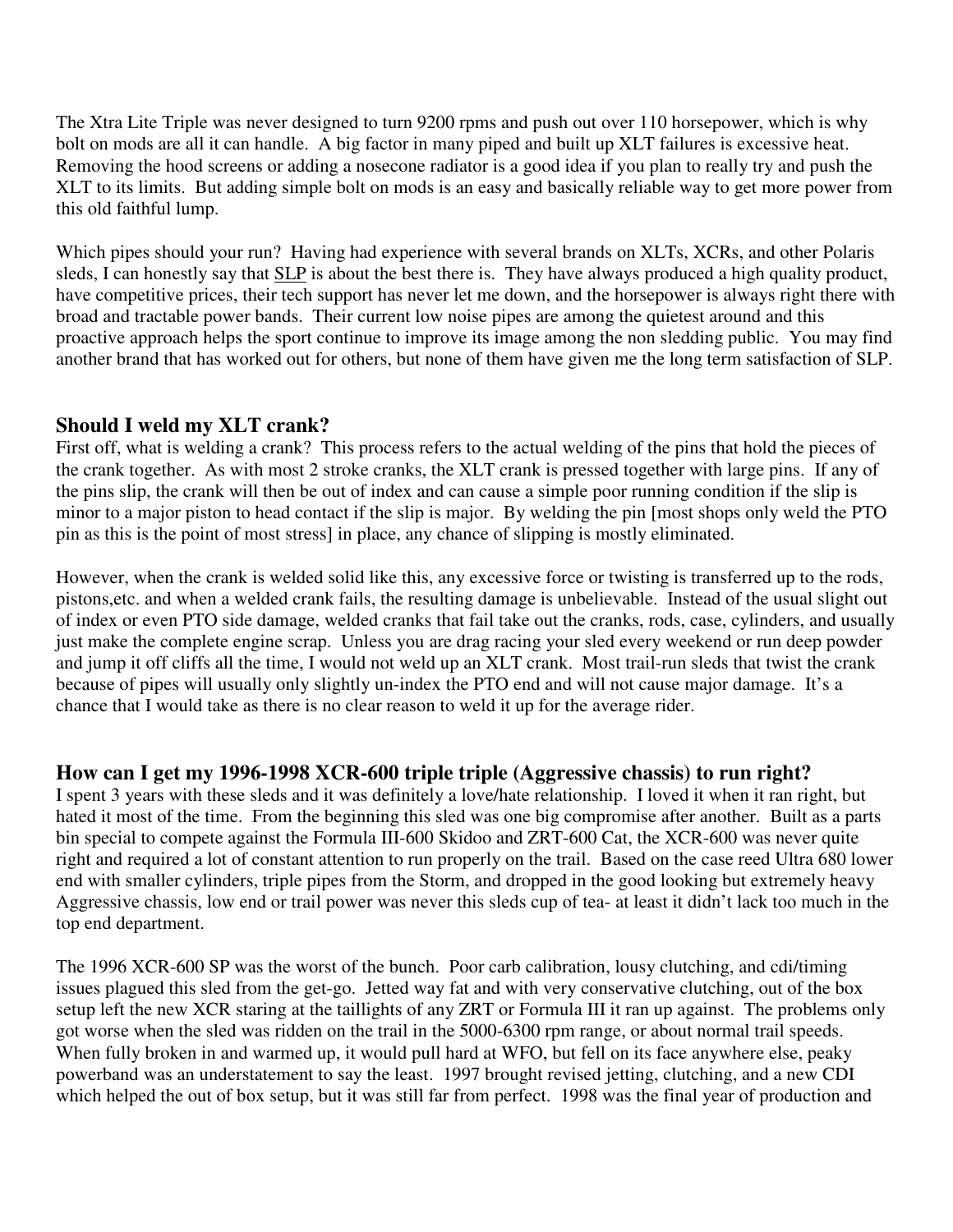saw only decal changes from the year before. While it was the best of the bunch, Polaris left far too much on the table with this sled and they never could match the all around performance of the Skidoo or Cat. The new domestic twins, specifically the XC-700, easily surpassed the XCR-600 in every performance category and required far less tuning as well.

I ran a '96, '97 SE, and '98 model XCR-600 and helped tune dozens of others. The following specs [based on Midwest riding under 2000' with temps above 0 F] work well for the average trail rider, can be purchased at any Polaris dealer and make this sled an almost enjoyable snowmobile. It won't be perfect, but at least Indy 500s won't leave you down a trail!

Main jet: 340P-360C-360M Pilot jet: #45 with the air bypass drilled out on '96 models\* Slide: 2.5 or 3.0 Timing: Full retard or run the 1997/1998 cdi module Airbox: can be gutted in warmer weather Drive clutch: Polaris almond/gold or Goodwin's black spring [keep engagement at least 4800 or more] 10-58 weights lightened to ~57g and heeled. This works well for riders around 180 lbs and should be changed accordingly to get rpm to 8300. Driven clutch: Polaris silver secondary with a R-3 helix in the #2 hole. Rear suspension: Move RRSS block to back hole ['96 models will need to be drilled out] and adjust limiters to at least ½" thread showing. 1996 models came with the lightest torsion springs and most people will need to upgrade to heavier springs. Exhaust: Dynoport silencer Gearing: -1 on top gear

Intake: Carbon Tech reeds with Fett Brothers reed spacers.

Misc: Hot Seat billet heads, HTG pipes, and big bore piston kits also work extremely well.

Also, there were about 15 factory updates that needed to be done to the '96s, make sure all of them have been done as well.

## **What makes Polaris the best and why do I stick with them?**

An endlessly debatable question for sure, but one that can be answered when approached logically, in my opinion. Although all 4 current manufacturers are now making very good snowmobiles, this was not always the case and as recently as the late 1990s, Polaris still had about the only complete lineup with high technology and design on every sled from 340cc fan cooled entry sleds to 800cc lake runners. The increased competition has been good for the industry though, and fit, finish, quality, and durability have taken great strides for all makers. But over the past 20+ years, Polaris has consistently produced good looking, reliable, highly capable, and cost effective sleds. You can hardly run down a trail without seeing such classic sleds as the Indy Trail, Indy 500, or Indy XLT.

More than any other manufacturer, Polaris has perfected the modular platform, beginning with the very first Indy in 1980. Not only did these first Indy's use state of the art assembly techniques, but also lightweight all aluminum tunnels, aluminum bulkheads, all rubber tracks, reliable liquid cooled engines, consistant clutching, and easy to work on suspensions. What's more, platform changes were stable over the years with parts interchangeability second to none. You could take a trailing arm from a 1992 Indy 440 and retrofit it to a 1984